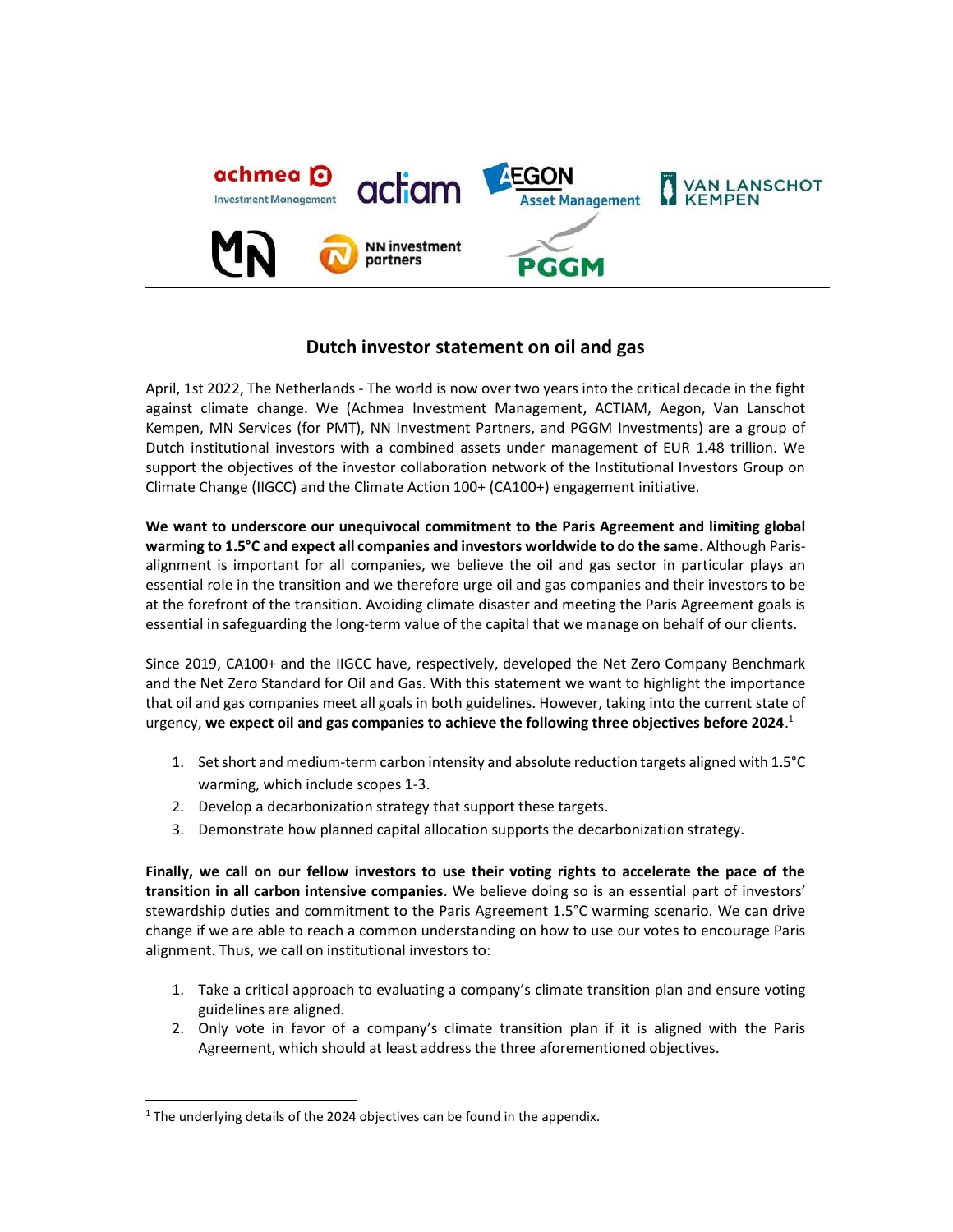- 3. Vote in favor of shareholder resolutions that encourage progress towards the Paris Agreement 1.5°C warming scenario.
- 4. Consider using escalation actions if objectives are not met, such as voting against the reelection of directors or voting against remuneration schemes that do not link executive pay to performance on climate targets.

We call on all parties with whom this approach resonates to endorse this statement and get in contact with MN and PGGM. We will convene all like-minded investors to discuss how to advance the energy transition in the summer of 2022.

# Appendix

Below are the underlying indicators for the three aforementioned objectives and are used to measure the companies' Paris Alignment. All our expectations are in line with the CA100+ Net Zero Company Benchmark, the Transition Pathway Initiative (TPI) framework, International Energy Agency (IEA) and the IIGCC Net Zero Standard for Oil and Gas, all of which receive broad support from investors and companies.

## Short and medium-term reduction targets in line with a 1.5°C warming scenario

- 1. Implementation of short-term (up to 2025) GHG reduction targets aligned with the goal of limiting global warming to 1.5°C (Benchmark indicator 4.3). According to Transition Pathway Initiative (TPI), which scores the CA100+ Benchmark, this implies a carbon intensity of at most, and preferably well below, 52 grams per CO2e/MJ by 2025.
- 2. Implementation of medium-term (2026-2035) GHG reduction targets aligned with the goal of limiting global warming to 1.5°C (Benchmark indicator 3.3). According to TPI, this implies a carbon intensity of at most, and preferably well below, 41 grams per CO2e/MJ by 2030.
- 3. Disclosure of the expected impact of its medium and long-term targets on absolute emissions (Standard indicator 34).
- 4. Disclosure of the total expected contribution (in MtCO2e) of netting off measures to mediumand long-term targets, which should only be used for residual emissions (Standard indicator 83).

# Decarbonization strategy in line with a 1.5°C warming scenario

- 5. Implementation of a decarbonization strategy to meet its long and medium-term GHG reduction targets (Benchmark indicator 5.1). This includes that:
	- a. The company identifies the set of actions it intends to take to achieve its GHG reduction targets over the targeted time frame. These measures clearly refer to the main sources of its GHG emissions, including scope 3 emissions where applicable.
	- b. The company quantifies key elements of this strategy with respect to the major sources of its emissions, including scope 3 emissions where applicable.
- 6. Public commitment that the company will stop approving new oil and gas fields for development in alignment with a 1.5°C pathway before 2024 (IEA NZ 2050, 2021).

# Capital allocation alignment with a 1.5°C warming scenario

- 7. Explicit commitment to align future capital expenditure with the Paris Agreement's objective of limiting global warming to 1.5°C (Benchmark indicator 6.1b).
- 8. Disclose total capital expenditure in fossil fuel activities, upstream oil and gas activities and oil and gas (greenfield) exploration in the last financial year and a forward-looking budget (minimum three years ahead) (Standard indicator 109, 110, 111, 115).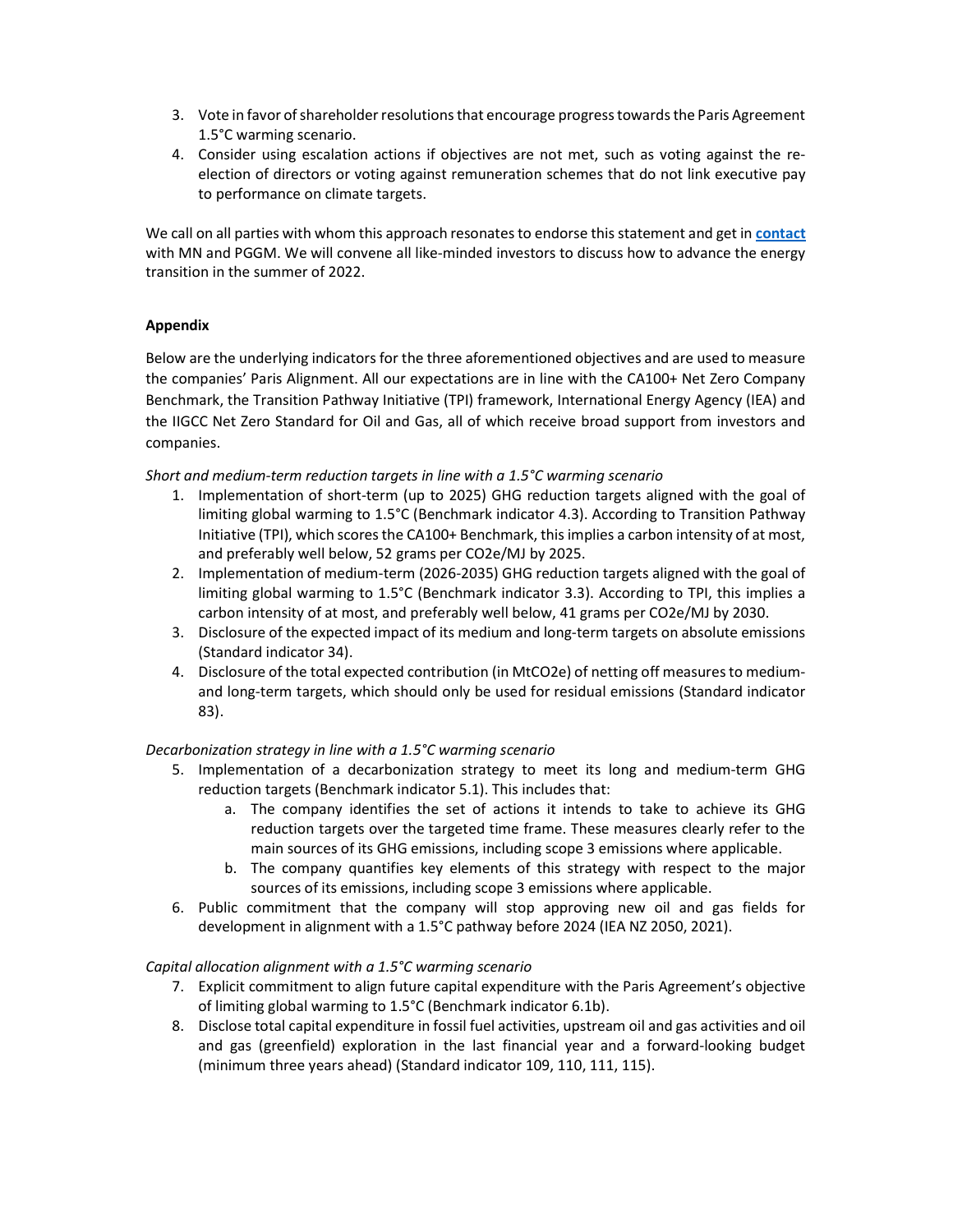- 9. Disclose "green" energy capital expenditure in the last financial year and a forward-looking budget (minimum three years ahead) where "green" is defined by the appropriate taxonomy (Standard indicator 122).
- 10. Set out the material assumptions underpinning the capital expenditure, e.g. projected levels of demand, oil and gas prices, carbon tax, and depletion rates of existing production (Standard indicator 108).

\_\_\_\_\_\_\_\_\_\_\_\_\_\_\_\_\_\_\_\_\_\_\_\_\_\_\_\_\_\_\_\_\_\_\_\_\_\_\_\_\_\_\_\_\_\_\_\_\_\_\_\_\_\_\_\_\_\_\_\_\_\_\_\_\_\_\_\_\_\_\_\_\_\_\_\_\_\_\_\_\_\_

#### About Achmea Investment Management

Achmea Investment Management is a leading player in the Dutch fiduciary and asset management market. Via robust portfolio construction, effective asset management, responsible investing and thoughtful risk management our goal is to create more capital for our pension fund clients to meet their obligations. We operate with a professional and dedicated team of over 300 professionals. Achmea Investment Management is an independent division of Achmea, a solid, non-listed Dutch insurance group with a cooperative tradition and a PRI signatory. We have supported pension funds in the Netherlands with tailored solutions for over 60 years. We manage assets of over € 220 billion for customers.

More information: www.achmeainvestmentmanagement.nl

## About ACTIAM

ACTIAM offers sustainable investment strategies and solutions to insurance companies, pension funds, banks and distribution partners. ACTIAM scores high on all standards for sustainable investments. Over the past years, ACTIAM has often been awarded the highest possible score based on the survey into responsible investments carried out by the United Nations (UN PRI). In 2020, ACTIAM scored an A+ on all 14 elements! We are 'Responsible for Growth. Our mission is to deliver relevant investment solutions, maximising longer-term financial, environmental and social returns.

#### About Aegon Asset Management

Aegon Asset Management is an active global investor. Our 375 investment professionals manage and advise on assets of €410 (\$466/£344) billion (as at December 31 2021) for a global client-base of pension plans, public funds, insurance companies, banks, wealth managers, family offices and foundations.

We organize our investment capabilities around four focused investment platforms where we have extensive asset-class expertise: Fixed Income, Real Assets, Equities and Multi-Asset & Solutions. Each platform has dedicated teams, organized globally and committed to maximizing their specialist areas. We also manage a EUR32 billion (as at December 31 2021) Fiduciary and Multi-Manager business in The Netherlands. These platforms and the Fiduciary business are supported by a team dedicated to responsible investing.

By organizing our investment teams globally, we work to harness our expertise and research resources across regional boundaries. We believe this enhances our performance potential and helps provide better investment outcomes for clients.

Across platforms, we share a common belief in fundamental, research-driven active management, underpinned by effective risk management and a commitment to responsible investment. Our investment platforms have the flexibility to organize their resources and processes to best suit their area of focus.

We are a global business: Our 1,200 employees work across Europe, the Americas and Asia. We invest globally and serve clients locally.